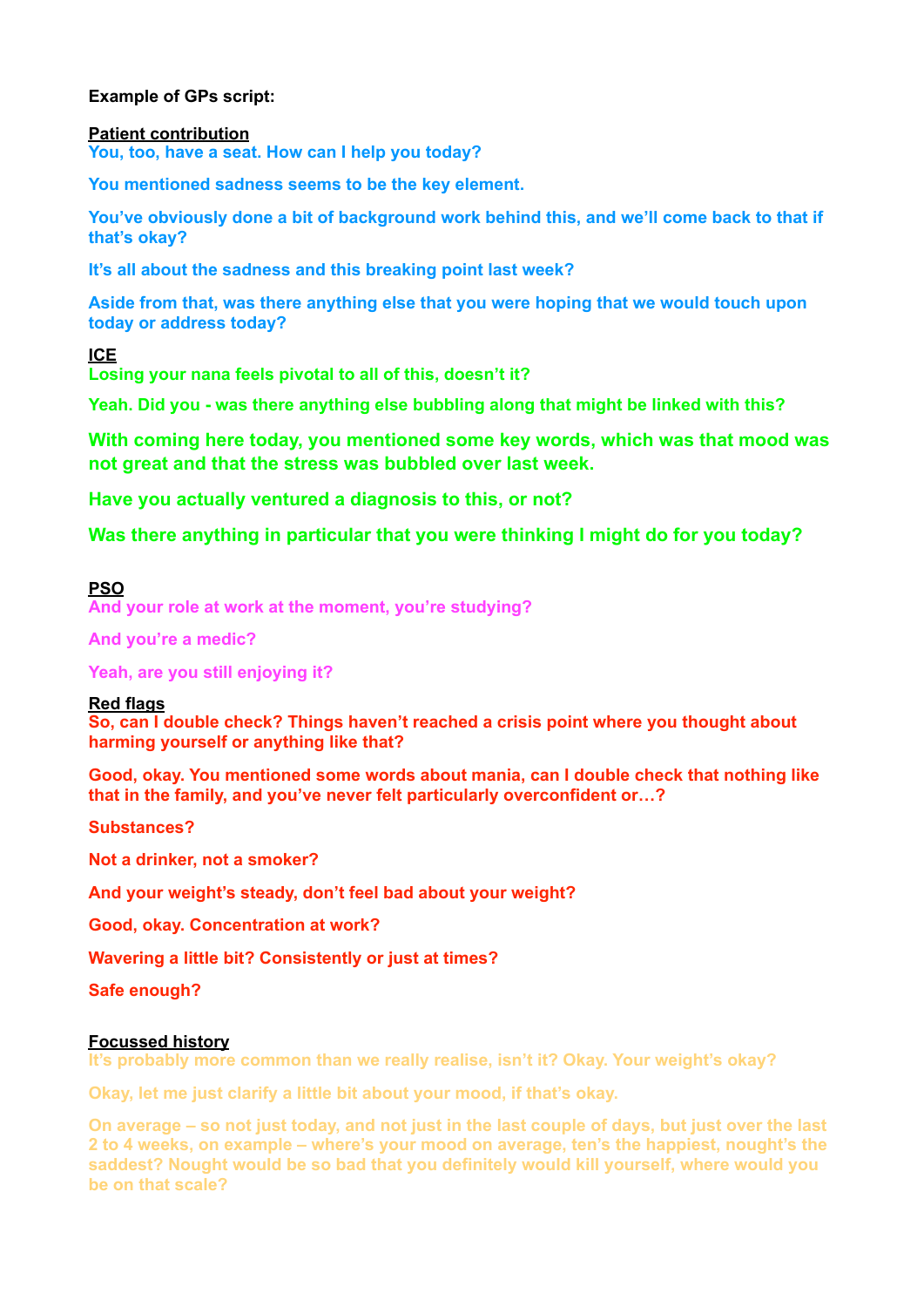**Okay, and in terms of anxiety or stress, feeling panicky or het up – ten's the worst, nought's the best – where would you be on that scale?**

## **Focussed examination**

**Not signposted here but a mental state examination was performed.**

### **Identify problem and explain diagnosis**

**I think grief is something that would be worthwhile talking about how you can move on and move forward with that.** 

**Okay. So, things are a little bit fraught, but not quite at a diagnostic level, possibly, from what you're saying.** 

**You sound normal, you sound healthy and normal.** 

**Grief is difficult, isn't it?** 

# **Check understanding**

**This, kind of, sadness and happiness are in everyone's lives aren't they. (Acknowledging the emotional content of what the patient has said.)** 

**And it takes many forms, and sometimes it bounces back for many reasons, doesn't it?** 

#### **Develops management plan / shares management plan**

**So, you've got techniques of helping to control the negative thoughts and enhancing the positives, haven't you?** 

**And he's empowered you to do that, without him being there, hasn't he?** 

**So, there are ways of doing that, there are talking therapies that do that too, as well as the stuff that he's taught you.** 

**So, we could go down, or you could go down, the talking therapy avenue if you wanted to.** 

**There are cognitive techniques, like cognitive behavioural therapy techniques, either on the computer or face-to-face.** 

**Or, from a book that you could channel down if you wanted to, or there's mindfulness, and that can sometimes be a quite positive thing, as well, for you.** 

**Any thoughts?** 

**Okay, lets do a face-to-face assessment in the first instance, we've got a very good service, talking therapy team locally, they're called IAPT, which is 'Increasing Access to Psychological Therapies'.** 

**I'll give you their phone number.** 

**And you can give them a call.** 

**From what you're describing, I know your husband said do you need something, I'm not getting the feeling that you think you need something.** 

**But medication could be a potential thing for you, but it doesn't sound like it's necessary at the moment. From the bereavement side of things, I'm wondering if a couple of tools might potentially be helpful to you.** 

**I produced a leaflet about bereavement, but I think you've probably gone through all of that stuff already, but I can give you a copy of that if that's helpful to you.** 

**Something that I've personally found very positive and helpful when it comes to talking about grief and loss and bereavement is a podcast called The Grief Cast.**